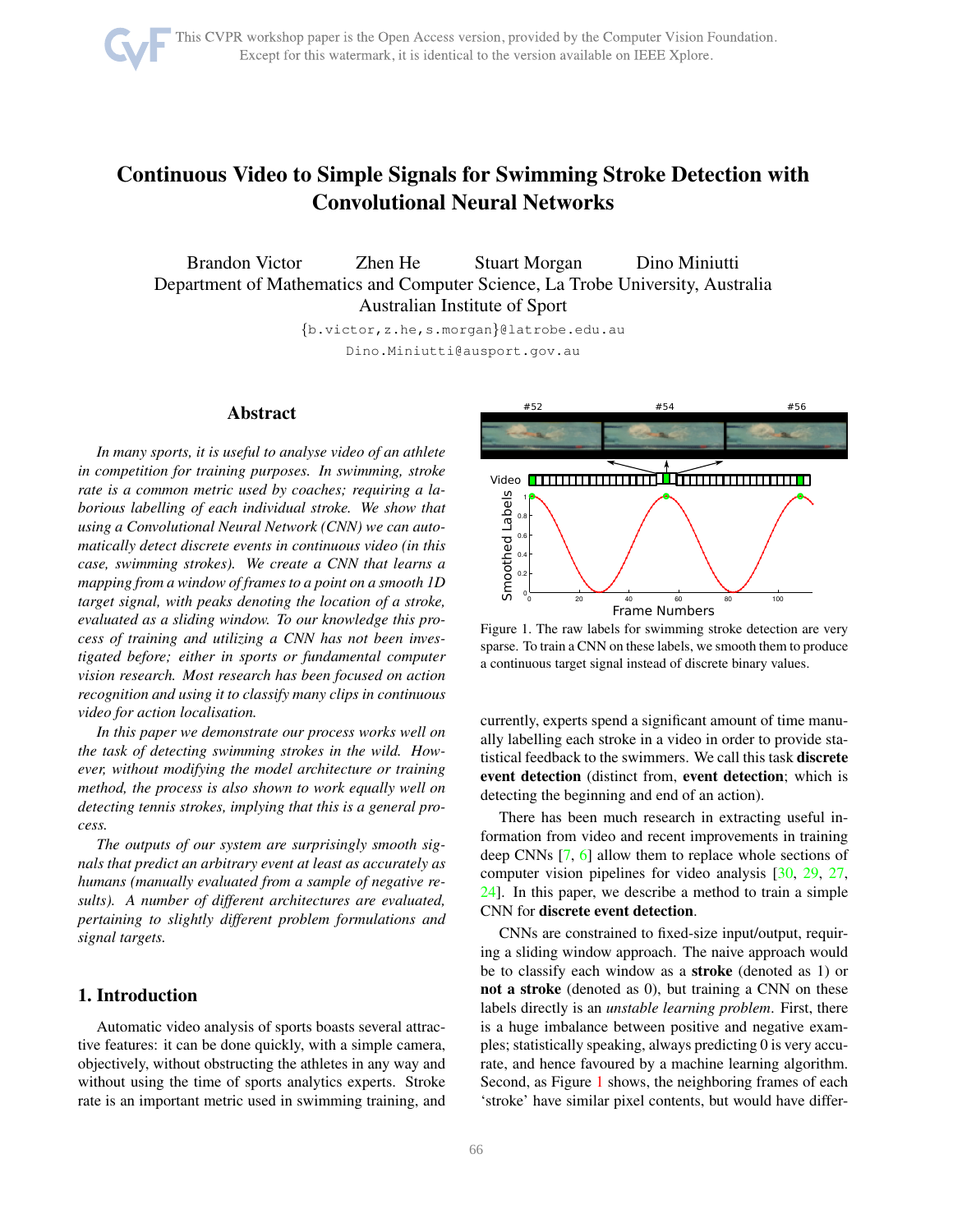<span id="page-1-0"></span>Table 1. Summary of related, but distinct, video analysis tasks discussed in this paper.

<span id="page-1-3"></span>

| <b>Name</b>                | <b>Description</b>                         | <b>Example Output</b>              | <b>Public Datasets</b> |  |
|----------------------------|--------------------------------------------|------------------------------------|------------------------|--|
| <b>Action Recognition</b>  | Classifying a whole non-continuous video   | This video shows 'soccer'          | UCF[22],<br>Sports-    |  |
|                            | as a particular action                     |                                    | 1M[10]                 |  |
| <b>Action Localisation</b> | Locating any number of actions in continu- | There was a 'horse riding' ac-     | THUMOS[9],             |  |
| / Event Detection          | ous video and classifying them             | tion from frames $a$ to $b$ , etc. | TRECVID MED[1]         |  |
| Discrete Event De-         | Determine precise frame numbers that an    | The swimmer's hand entered         | To our knowledge:      |  |
| tection                    | event occurs                               | the water on frames $\{a, b, \}$   | none                   |  |

ent labels; there is very little correlation between pixel content and the desired output. This second problem is exacerbated by the ambiguity inherent to frame-specific labels (it is sometimes unclear even to human experts).

Our key contribution is to translate this *unstable learning problem* into a more numerically optimal learning problem. First we translate the raw labels to a continuous signal. Figure [1](#page-0-0) shows that by forcing nearby frames to have similar targets, we also create many non-zero labels, solving both problems at once, and introducing a tolerance to inconsistent label positions. Next, we train a CNN to match this continuous signal. Finally, from the predicted continuous signal we discretise the signal back into precise frame numbers.

For clarity, we disambiguate between three important, and related, video analysis tasks: action recognition, action localisation/event detection and discrete event detection. Table [1](#page-1-0) describes each task with examples/public datasets. Figure [2](#page-1-1) shows the targets for each task with respect to video frames. To put discrete event detection (the focus of this paper) more formally: we want some function q that processes some video V with  $N$  frames into frame numbers F (denoting where events occurred) such that

<span id="page-1-2"></span>
$$
g(\mathbf{V}) = \mathbf{F} \ , \ with \ (\forall i \in \mathbf{F}) \ i \in [1, N]. \tag{1}
$$

We have conducted several experiments to test different ways of using CNNs for discrete event detection. The key findings are:

- using a CNN to predict strokes works extremely well in both swimming and tennis (F-Score  $= 0.92$  and 0.97, respectively, at 3-frame tolerance) with no domainspecific settings, suggesting this training process is general to many sports.
- softening the targets to produce a smooth 1D signal is more effective than using hard labels.
- differentiating between swimming styles is not important for swimming stroke detection.
- early fusion of video frames with a 2D architecture is able to discern motion information and out-performs a single frame.
- there is very little variance between the model's raw and smoothed signal output (∼3% on average).



<span id="page-1-1"></span>Figure 2. Comparing different video tasks: the cells represent video frames, colored cells means a frame number annotation, and 'C' means a classification annotation for some number of frames.

## 2. Related Works

There are two backgrounds to consider for this work. The first is how generic image classification, video action recognition and action localisation have evolved recently with deep learning. The second is swimming analysis and stroke detection. To our knowledge, our specific definition of discrete event detection has not been studied in generic video analysis research.

## 2.1. Generic image classification and video analysis tasks

Video action recognition could be described as image classification using temporally unbounded image frames as input. Solutions to image classification are often adapted and extended to work for video data [\[20\]](#page-8-8). The typical pipeline for video action recognition with hand-crafted features uses a Bag of Visual Words approach and has up to 5 stages; feature extraction, feature pre-processing, codebook generation, feature encoding, and pooling, before going through a classification algorithm [\[14\]](#page-8-9). Research on handcrafted features focuses on improving part of this pipeline (usually feature extraction or feature encoding).

The most well-known algorithms for feature extraction are: Scale Invariant Feature Transform (SIFT) [\[12\]](#page-8-10), Histogram of Gradients (HOG) [\[4\]](#page-8-11), Histogram of Optical Flow (HOF) [\[2\]](#page-8-12), and Motion Boundary Histograms (MBH) [\[25\]](#page-8-13). For feature encoding, the best performing methods are Fisher Vectors (FV) [\[15\]](#page-8-14) or variations, like Vector of Locally Aggregated Descriptors (VLAD) [\[8\]](#page-8-15).

Until recently the state-of-the-art in video action recognition has been hand-crafted feature extraction. Oneata *et al*. [\[13\]](#page-8-16) achieved state-of-the-art performance on the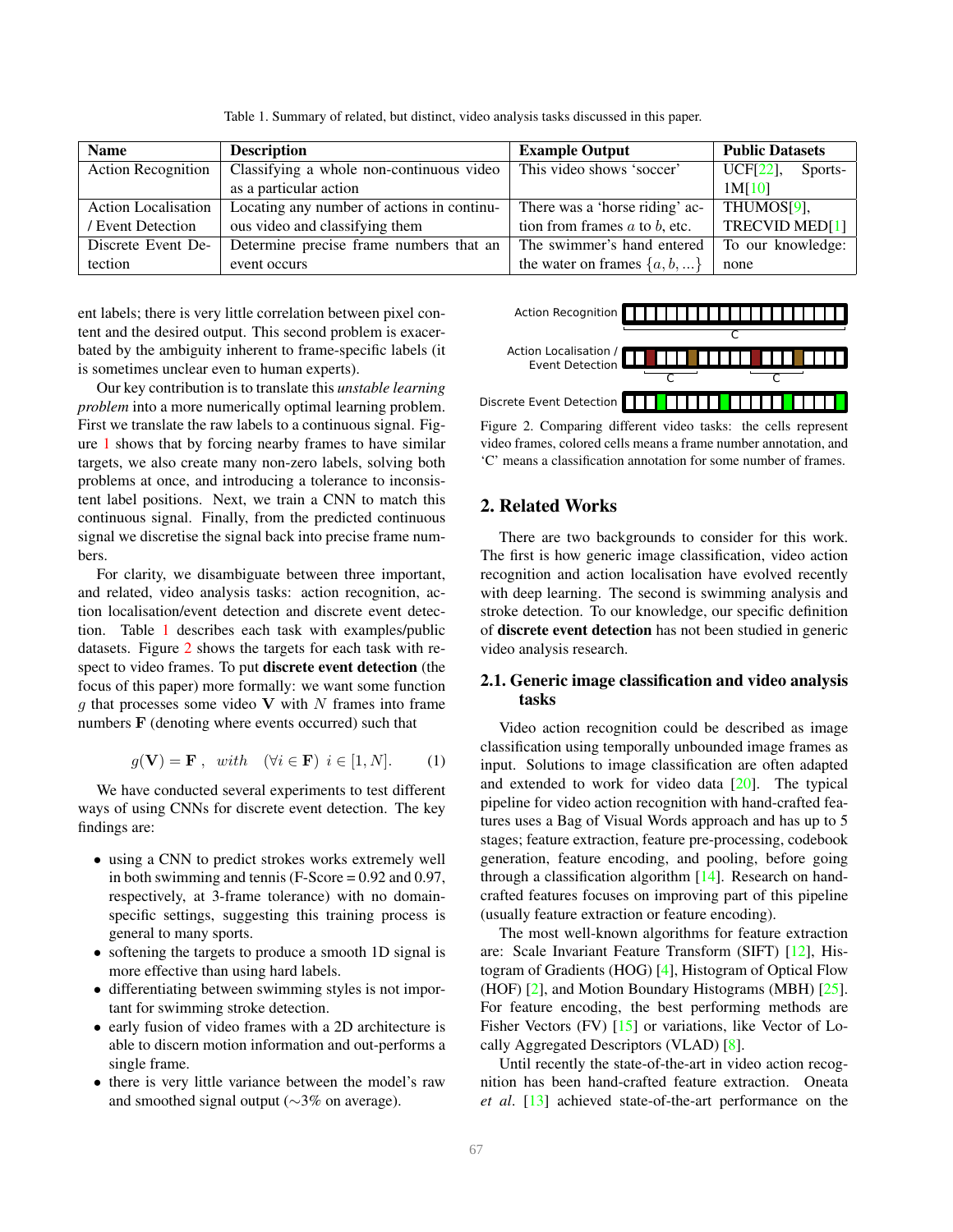<span id="page-2-1"></span>TRECVID MED dataset using densely extracted SIFT and MBH for feature extraction, FV for feature encoding and an SVM for classification. Gaidon [\[5\]](#page-8-17) suggested that each action consists of multiple parts, called 'actoms'. By modelling actions as a series of actoms it simplifies the recognition of parts, but requires denser labels, which is usually not available. Peng *et al*. [\[14\]](#page-8-9) achieved state-of-the-art mAP on the UCF101 dataset with an almost exhaustive search across combinations of known algorithms for each step of the above pipeline.

Image classification competitions are currently dominated by CNNs  $[11, 21, 6]$  $[11, 21, 6]$  $[11, 21, 6]$  $[11, 21, 6]$  $[11, 21, 6]$ . These have provided very large improvements over methods involving hand-crafted visual features; from 25.8% error in ILSVRC2011 using compressed Fisher Vectors to 3.57% error in ILSVRC2015 [\[6,](#page-8-1) [16\]](#page-8-20).

Like the hand-crafted features before them, Convolutional Neural Networks have since been adopted for use in video action recognition. Neural networks tend to function on fixed-size input and output, so it is not immediately obvious how to use CNNs for video. Wang *et al*. [\[26\]](#page-8-21) evaluated images frames with a pre-trained VGG model [\[21\]](#page-8-19) to produce frame-level features from the activations of later layers. They averaged and encoded these with VLAD before using cosine similarity for classification. Simonyan and Zisserman used their VGG[\[21\]](#page-8-19) architecture in a two-stream architecture [\[20\]](#page-8-8) using image frames and optical flow to improve on state-of-the-art. They make action predictions at 25 equidistant frames in each clip and evaluate for a whole clip by using the last layers' activations in an SVM.

Karpathy *et al*. [\[10\]](#page-8-5) evaluated different methods of processing small fixed-size windows with CNNs for action recognition: single frame, early fusion, late fusion and 3D convolutions. They evaluated by simply sampling several locations in videos and pooling the results by majority voting. Tran *et al*. [\[24\]](#page-8-3) used a 3D Convolutional Neural network to produce 16-frame clip-level descriptors in a sliding window approach, averaging across the whole video to produce a video-level descriptor which was classified with an SVM.

To our knowledge, the best result on UCF101 is currently by Wang *et al*. [\[27\]](#page-8-2). They learn a transformation matrix per action class, from two descriptors obtained at statistically likely locations for the beginning and end of an action with siamese networks, selecting the transformation that minimised the distance.

#### 2.1.1 Action Localisation

The main reason we differentiate between action localisation and discrete event detection is to make clear that discrete event detection requires much more precise predictions. Action localisation tends to be thought of as action



<span id="page-2-0"></span>Figure 3. Most other work treats action localisation as a classification problem. A near-perfect action recognition algorithm would produce several bounding boxes around each ground truth; the confidence would smoothly increase as the bounding box overlaps more with the original labels. Typically this granular information is not leveraged and NMS is used to select a single bounding box.

recognition on untrimmed video, where subsets of frames need to be classified. This introduces a problem if the subset of frames are interpreted as a bounding box through time; there are too many positive predictions. From this interpretation, it seems natural that the most applicable bounding box will have the highest confidence and nearby predictions should be ignored. The most common solution is non-maximal suppression [\[5,](#page-8-17) [13,](#page-8-16) [19\]](#page-8-22). Gaidon *et al*. [\[5\]](#page-8-17) and Oneata *et al*. [\[13\]](#page-8-16) used their action recognition for action localisation with a sliding window, using non-maximal suppression to obtain distinct predictions. Shou *et al*. [\[19\]](#page-8-22) explicitly separated detecting an action and classifying it, creating separate 3D CNNs to do each job. They produced classifications for a small clip at a time, in a sliding window over the videos, with non-maximal suppression to produce the final predictions.

Yet, it can be seen that the expected output of a nearperfect action recognition algorithm would approximate the smoothed target labels proposed in this paper. Consider that the confidence in a bounding box using such an algorithm will vary smoothly from 0% recognition for no overlap to 100% recognition for complete overlap around each true action (this is shown in Figure [3\)](#page-2-0). In a sense, the predictions for both action localisation and discrete event detection are a continuous signal which need to be discretised. While others have noted that positive classifications that are temporally close to one another can be utilised to make predictions more accurate [\[28,](#page-8-23) [29\]](#page-9-1), this is only mentioned as a side-note. To our knowledge no one else directly learns and utilises this natural continuous signal.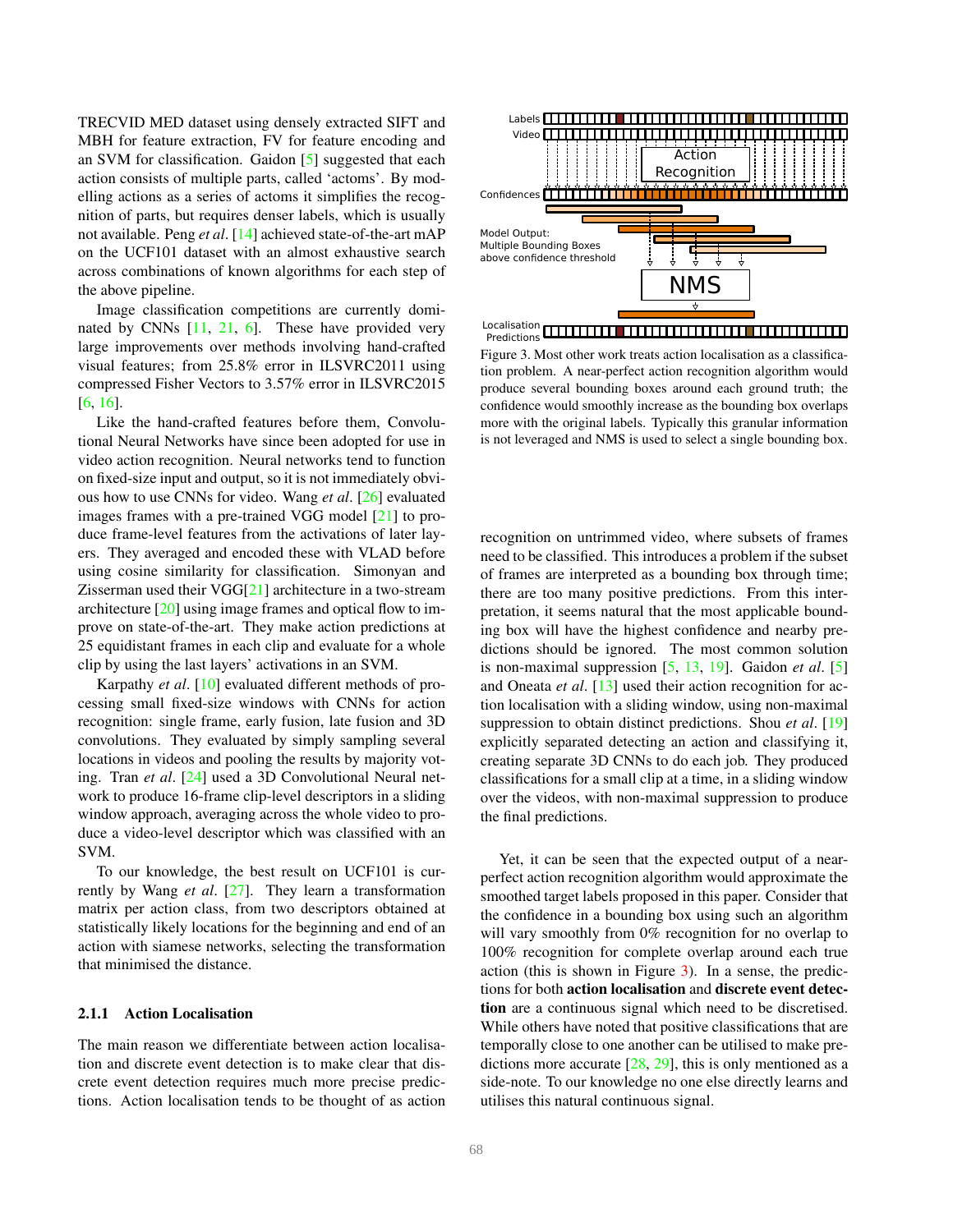#### <span id="page-3-2"></span>2.2. Swimming Analysis

Sha *et al*. [\[17\]](#page-8-24) used the differences in colour between the water and the foreground objects (*i.e*. swimmers and lane ropes) to spatially locate swimmers in untrimmed video. They first isolate the lanes, and then the swimmers themselves, building an image mask for the swimmer. They were quite successful at tracking swimmers (88.6% of frames after post-processing), but the method does not translate to other sports at all. They did not attempt to detect strokes in this work.

Building on their work in spatially localising the swimmer, Sha *et al*. [\[18\]](#page-8-25) predicted swimming stroke rate by locating the swimmer's elbow with a deformable parts model, tracking it's y-position through time to produce a noisy, periodic pattern. They used a relatively small set of videos (freestyle only) and noted difficulties with varying illumination, camera angle and zoom. They obtained an average of 5% error in stroke rate. By this metric, our method achieves 0% error (see the '10+' column in Figure [8\)](#page-6-0).

Tong *et al*. [\[23\]](#page-8-26) used broadcast video of swimming races to predict the style. They used a lengthy pipeline of processing involving a few custom hand-crafted features used in a neural network and SVM, evaluated at multiple frames, with majority voting to aggregate.

Zecha *et al*. [\[29\]](#page-9-1) detected swimming strokes using video taken through a glass wall, showing the whole swimmer above and below the water. They used an AlexNet architecture [\[11\]](#page-8-18) to classify patches of an image to locate joints at each frame, from which they used a deformable parts model to create a pose estimation. They fed the pose estimations into a neural network to predict several types of swimming event. Compared to our process: their videos are constrained to a lab setting where the swimmer's whole body is visible at all times, while ours uses natural video taken at races; and theirs is not an end-to-end deep learning solution.

#### 3. Modified problem description

Equation [1](#page-1-2) defines the task of discrete event detection. As explained in the introduction, directly classifying each window is an unstable learning problem. Hence we break the problem into two parts: regression and discretisation (see Figure [4\)](#page-3-0). The regression part is a mapping from a small number of video frames to a point on a signal. The target signal is the result of label smoothing (see Figure [7](#page-4-0) and Section [5.3\)](#page-4-1).

**Regression.** Let  $y_i$  be the smoothed label for the i-th frame with  $x_i$  the input video frame. Then, we want some function R that produces an estimate  $\hat{y}_i$  such that

$$
R(\{\mathbf{x}_{i-w}, ..., \mathbf{x}_i, ..., \mathbf{x}_{i+w}\}) = \hat{y}_i
$$
 (2)



<span id="page-3-0"></span>Figure 4. We define two parts to our solution of the modified problem for discrete event detection. We use a CNN to do the complex mapping from video frames to a simple target signal (regression), and simple thresholding to predict precise frame numbers (discretisation).



<span id="page-3-1"></span>Figure 5. The base architecture used for all experiments, using the ELU non-linearity[\[3\]](#page-8-27) and Batch Normalization[\[7\]](#page-8-0).

with the minimum mean-squared error loss

$$
\min \sum_{i=w}^{(N-w)} (y_i - \hat{y}_i)^2 . \tag{3}
$$

Where  $(2w + 1)$  is the width of the window of frames used as input and N is the number of frames in the video.

**Discretisation.** From the estimated signal  $\hat{y}$ , we want some function D that produces specific frame numbers  $\mathbf{F}$ ;

$$
D(\hat{\mathbf{y}}) = \hat{\mathbf{F}} = {\hat{f}_1, \hat{f}_2, ..., \hat{f}_m}.
$$
 (4)

Where  $\hat{f}_i$  is a stroke prediction (frame number) and m is the number of predicted strokes.

# 4. Our solution

Regression. We used a standard CNN for the regression function  $R$ . As a base architecture, we use a CNN loosely based on  $VGG-B[21]$  $VGG-B[21]$ ; a pattern of blocks of two convolutions with a max pooling layer on the end, however the number of maps, blocks and fully connected layers are different (see Figure [5\)](#page-3-1). The kernel sizes for all convolution layers are 3x3 (2D case) or 3x3x3 (3D case) with padding to retain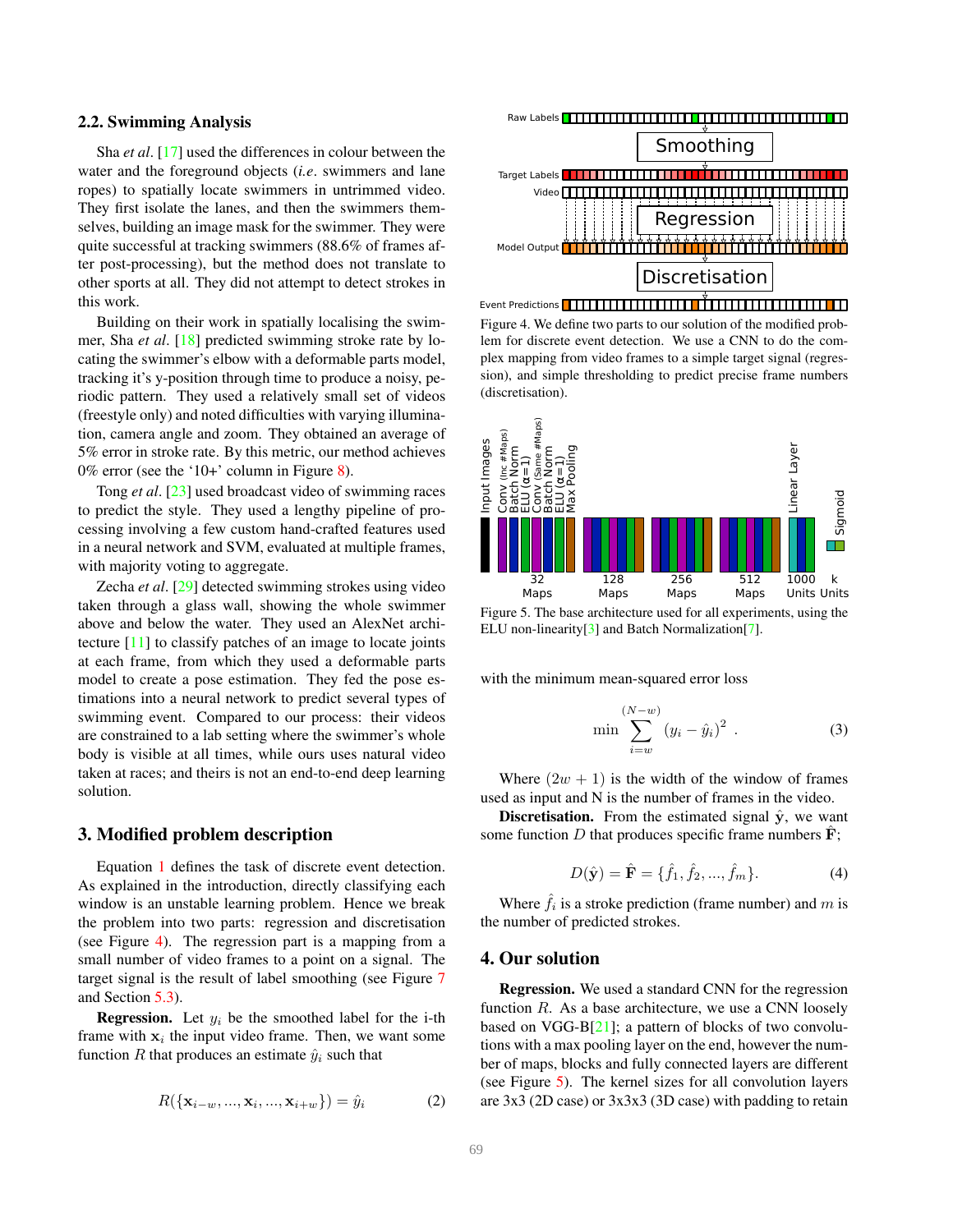<span id="page-4-5"></span>image size. The max pooling layers use a 5x5 spatial kernel with stride of 2x2 to downsample and padding similar to convolution layers. For the 3D case, the max pool layers have a stride of 1 in the temporal dimension and no padding if the intermediate temporal dimension is larger than 3.

Discretisation. Our discretisation process involves three steps. First, we smooth the signal with a weighted moving average, producing a smoother curve. Second, we threshold the signal at the mean (for tennis we threshold at 0.5), producing a square wave. Third, we scan linearly through the signal and for every unbroken chain of 1's, we declare the middle frame of that chain to be a predicted stroke  $\hat{f}_i$ .

## 5. Exploratory Factors

We consider several different CNN architectures. First we consider how temporal information should be incorporated into the model. Second we consider different ways to use swimming style information, necessitating architecture changes and having implications for the model capacity and generalisation of the result.

## <span id="page-4-3"></span>5.1. Using Temporal Data

We compared 'single frame', 'early fusion' and 3D CNN as in [\[10\]](#page-8-5). Taking a single frame as input is used as a baseline technique. In early fusion we stack the frames together along the maps dimension and use a 2D CNN. A 3D CNN has three dimensional convolution kernels; where a 3D CNN retains temporal representations throughout, a 2D CNN does not and hence is less equipped to find motion correlations. Temporal/motion information is especially important for the case of occlusions. A single frame model is unable to cope with a mostly occluded frame, while the others will be able to use the surrounding information to make some kind of prediction. A 3D CNN has more parameters; increasing model capacity and computation time required.

#### <span id="page-4-4"></span>5.2. Using Swimming Style Data

We wanted to determine the most effective way to use classes for discrete event detection. In this paper, we treat the different styles as a proxy for different classes of action. Four styles were used: Backstroke, Breaststroke, Butterfly and Freestyle.

A neural network model is an approximation of an unknown target function. The potential benefit of adding complexity to the target function is that it generalises better with a small cost to model capacity, resulting in better overall performance. The potential detriment is that it either does not generalise any better and/or has a large cost of model capacity which will hurt overall performance.

Model per style. The simplest target function investigated here was to limit our dataset to just one style of video (freestyle; ∼50% of the videos) for both training and evaluation with just one output number  $(k = 1)$ . Even if this



<span id="page-4-2"></span>Figure 6. A method to use the style as extra input for the network. The input image frames go through the convolution section like normal, while the style (one-hot encoded) is processed in parallel to produce a gating vector on the output of the convolution section.



<span id="page-4-0"></span>Figure 7. A visual comparison between the different ways of transforming the original labels (shown as green circles) into smoother functions used in this paper (red, cyan and blue lines; 'sine', 'truncated sine' and 'square' respectively).

method works slightly better, it is less practical to construct a separate model for each class of action, and is included more as a comparison point than a viable alternative.

All styles. Conversely, we use  $k = 1$ , and feed *all* videos to the model. Given the subtleties between the styles, it is plausible that this change introduces a small increase in complexity with a relatively larger generalisation effect.

**Multi-class.** By using  $k = 4$ , one for each style, we can predict and learn for each style separately. This is based on the idea of multi-task learning. Let  $u_i$  be the scalar target for the i-th frame used for the case of  $k = 1$ , and let s be the style (class), one-hot encoded. Then the targets for the 'multi-class' model are

$$
y_i = u_i s. \t\t(5)
$$

Note that since s has three zeros, 3 of the values in y are always zero.

Style as Input. We also experiment with providing the class label (one-hot encoded) as extra input with  $k = 1$ , called a 'style as input' model. After passing the class label through a single linear layer to match sizes, the class label is element-wise multiplied with the flattened output of the convolutional section of the network (see Figure  $6$ ). Thus the network learns a gating on the convolution features, based on the style. This reduces the complexity as compared to 'all styles', while retaining the concept of explicitly separating the swimming styles from the 'multi-class' model.

#### <span id="page-4-1"></span>5.3. Target Signal

We propose to compare three different smoothing functions to create the target signal; called 'square', 'sine' and 'truncated sine' (see Figure [7\)](#page-4-0). The labels for frames are conceptually - modified by their proximity to events. Any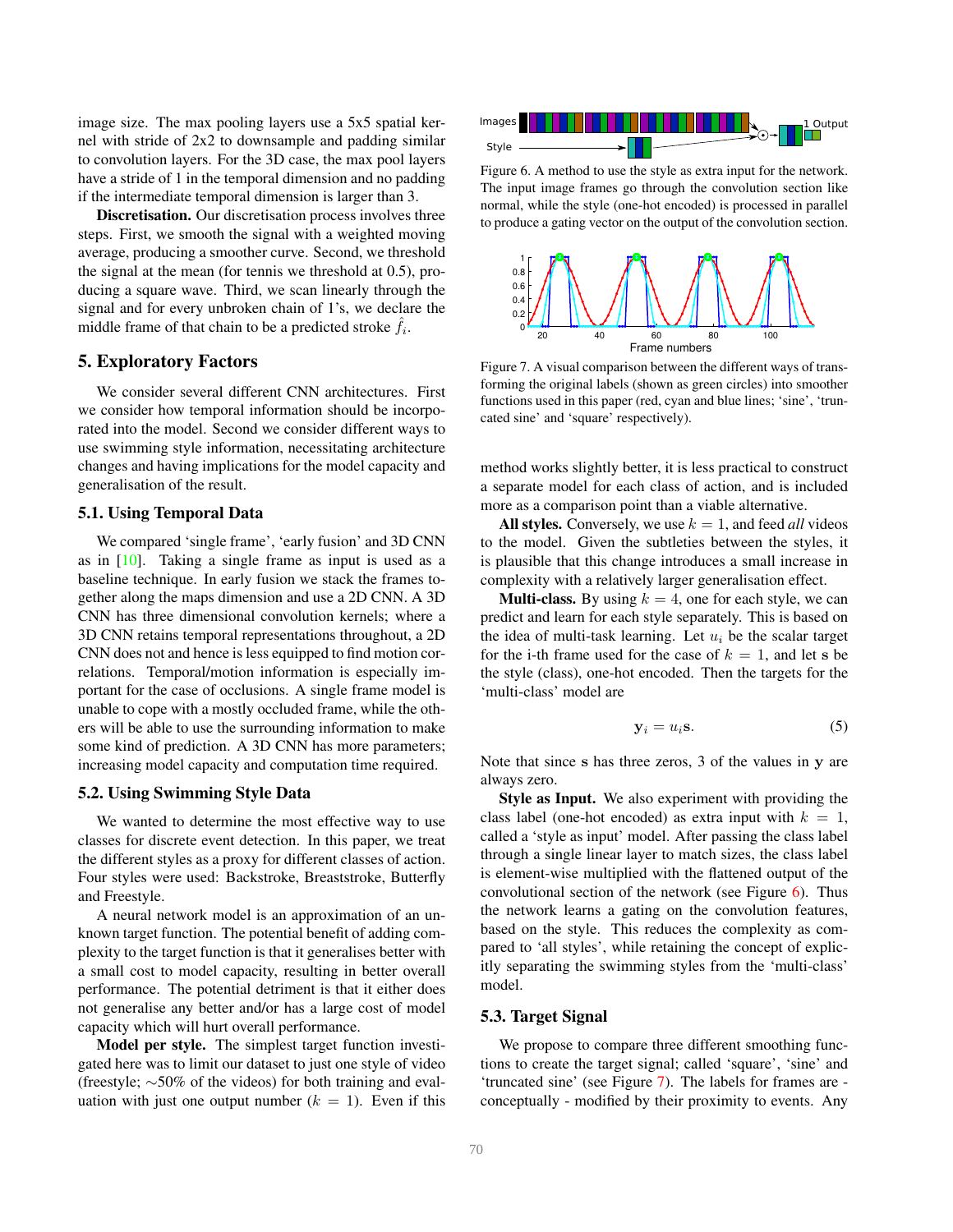<span id="page-5-2"></span>transformation needs to account for events potentially being very close together and being very far away from each other; e.g. a fixed shape must not be wider than the smallest distance between events. With regards to swimming, the number of frames between the strokes is indicative of how quickly the swimmer performs the action, which is not consistent across time, videos or style. Additionally there are periods of no strokes where the swimmer turns around at the edge of the pool.

For the 'square' labels, if the frame is within 3 frames (inclusive) of an event frame, then it is labelled as a 1. For the 'sine' and 'truncated sine' labels the first step is to fit a cosine between every pair of strokes (except through a swimmer's turn, where the average cosine is fit to the edges, leaving most of the turn action labelled as 0). Let c be these intermediate labels from the first step, with  $c_n$  being the intermediate label for the  $n$ -th frame. Then the transformed labels are:

$$
y_n = \max\{ac_n + (1 - a), 0\}.
$$
 (6)

Where 'sine' labels use  $a = \frac{1}{2}$  and 'truncated sine' labels use  $a = 1$ .

For the tennis evaluation, the strokes were more sparse. A fixed shape was constructed similarly around each label, with c representing half of a cosine wave with a period of 40 frames, the peak centred on the stroke.

## 6. Implementation details

The model parameters were initialised with He *et al*.'s method in  $[6]$ . The Adadelta $[31]$  optimiser was used - thus no learning rate was selected - with a minibatch size of 64. As this is now a regression problem, the loss function used is Mean-Squared Error. No regularisation of weights was used. All frames' pixels were encoded in the YUV colourspace and downsampled to 128x48. The video frame pixel values were standardised at the channel level with the mean and standard deviation across the whole dataset. The resulting data was augmented by random zooming (up to 20% larger, cropping back to original size), and random colourspace variation (between 1/3x and 3x scaling, applied perchannel).

By skipping input frames, a lower fps can be simulated, introducing more motion between frames. Along with temporal window size, this introduces some hyper-parameters for using video. There were some small experiments done to determine the best values for these; the number of frames appeared mostly irrelevant, but skipping frames was found to be strictly worse beyond a certain point. Every second frame was skipped for the swimming experiments in Section [7,](#page-5-0) but not for the tennis experiment as they were only 30fps video (as opposed to the swimming videos at 50fps).

To minimise the disk I/O, the input frames are pulled in succession from the videos, from beginning to end, caching the previous frames for each video. The video from which the frames are pulled is chosen at random from a discrete non-uniform distribution of the number of frames in each video (*i.e*. a video with 2% of the total number of frames has a 2% chance of being selected). With the number of videos present, there is typically no bias in a minibatch.

#### <span id="page-5-1"></span>6.1. Datasets and Video preprocessing

We used two datasets which were hand-labelled by experts at the Australian Institute of Sport. The swimming dataset was the initial focus, while the tennis data was the most readily available different dataset that could be used as a validation that the training process was general across sports.

Swimming data. The dataset used for the experiments unless otherwise stated - contains 15k labelled swimming strokes in 650k frames of video (at 50fps) at two venues, consisting of 40 different swimmers. Unprocessed video of swimming races can include multiple swimmers, but by indicating only one set of strokes, and there was no guarantee to which swimmer the labels belong. Thus these videos are the result of being preprocessed as in [\[17\]](#page-8-24) to extract the lanes from colour information: cropped and sheared to obtain a single swimmer's lane that is axis-aligned. We used ∼80% of the data for training. A 'stroke' is defined as "the frame that the swimmer's hand enters the water"

Tennis data. Tennis is a good sport to test the generality of our method since the background, colours and human motions are very different from swimming while the moment the key event occurs is similarly clear in tennis (racket hits ball). This dataset consisted of 1.3k labelled tennis strokes in 270k frames of video (at 30fps) at two venues with of 4 different players practising tennis shots. Swimming strokes appear much more densely than the tennis strokes due to their periodic nature and there was a relatively large number of tennis strokes that were unlabelled. Thus the dataset of videos for tennis was constructed as small clips around each labelled stroke, and large sections of video with no strokes used as background videos. The sliding window evaluation used in this paper means that the network uses the same frames and thus is still completely applicable to the original videos. We used ∼80% of the tennis data for training, and ∼20% for testing.

## <span id="page-5-0"></span>7. Experiments

For the swimming experiments the default decisions are to use early fusion of input, 'style as input', and to train using 'sine' transformed labels. The input for all early fusion and 3D architecture models for swimming is 11 frames wide (5 frames wide for tennis). The decisions are compared with one another on the validation set, as there is no publicly available dataset to compare performance on.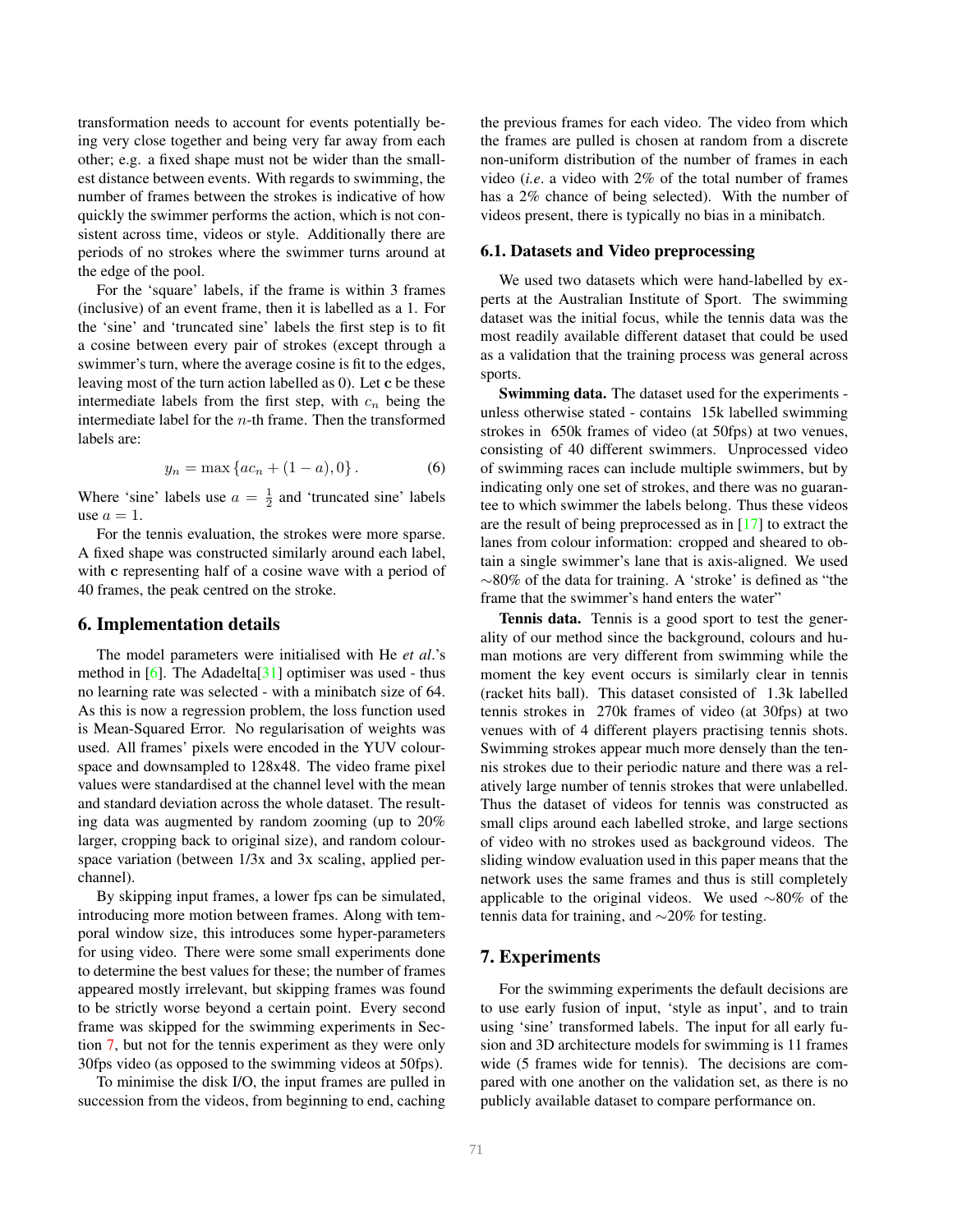

<span id="page-6-0"></span>Figure 8. The 3D CNN from the swimming experiments (the model with the best results) completely missed very few strokes. This shape is representative of all models.



<span id="page-6-2"></span>Figure 9. A typical histogram of the point-wise difference between the raw outputs and the smoothed output (this is from the 3D CNN).

#### 7.1. Evaluation Metrics

The main evaluation metric used is the  $F_1$ -score:

$$
F_1\text{-score} = 2 \times \frac{\text{Precision} \times \text{Recall}}{\text{Precision} + \text{Recall}},\tag{7}
$$

henceforth called the F-score. Each stroke prediction was considered a true positive if it was within 3 frames of any initial stroke label. All other stroke predictions were considered false positives, and all initial stroke labels that were not covered were considered false negatives. The stroke predictions were not evaluated frame-to-frame because the precise frame number is ambiguous, even to human experts, and the initial labels have approximately this same margin of error as well.

We use two additional metrics for further comparison. Average frame distance, measuring the average distance between each predicted stroke  $f_i$  and the nearest true stroke  $f_j$  (denoted 'min  $\left| \hat{f}_i - f_j \right|$ '). And **average difference to**  $\frac{1}{2}$  smoothed, measuring the average point-wise difference between the raw output signal  $\hat{y}$  and the smoothed output signal (denoted '∆ Smooth').

### 7.2. Using Temporal Data

In Section [5.1,](#page-4-3) we mention three ways of including temporal data. Although the 3D convolution architecture obtained a higher F-score (Table [2](#page-7-0) and Figure [10\)](#page-6-1), it takes



<span id="page-6-1"></span>Figure 10. The validation loss between the different methods for including temporal data (minibatch size of 64).

several times longer and more parameters than the others.

Using a single frame does quite well, however, sometimes the swimmer will be occluded by foreground objects, or failed pre-processing. There are not many occlusions in the dataset, and using early fusion does not introduce many new parameters, so the increase in performance from no temporal information to early fusion can be attributed to finding a better representation using motion information. It is unclear what proportion of the improvement from early fusion to a 3D architecture can be attributed to an intrinsic understanding of motion by convolving through time, and how much is simply because a 3D architecture has more parameters.

#### 7.3. Using Swimming Style Data

As mentioned in Section [5.2,](#page-4-4) there are four ways to use the style of swim as classes. Of these, the simple 'all styles' was the best (Table [2\)](#page-7-0). The benefit of more videos must outweigh the complexity added by including all styles in a single model. There must be enough information across styles that there is no benefit in being provided the style.

It is interesting that the 'multi-class' model obtained a markedly lower F-score. The targets for each input was a 4-element vector, consisting of three 0s and a transformed target value. We speculate that this method of training may have been a less stable training objective because the network must identify features that are both distinctive to the style *and* the proximity to the original stroke at the same time. This actually creates less incentive to share features across styles, since it must find features specifically to differentiate completely between the styles. At evaluation time, the style is inferred by finding the output index with the highest sum of outputs over a video. The models did not incorrectly identify any styles.

#### 7.4. Producing Different Signals

A surprising result is how smooth the outputs are in all cases; Table [2](#page-7-0) shows that the average difference between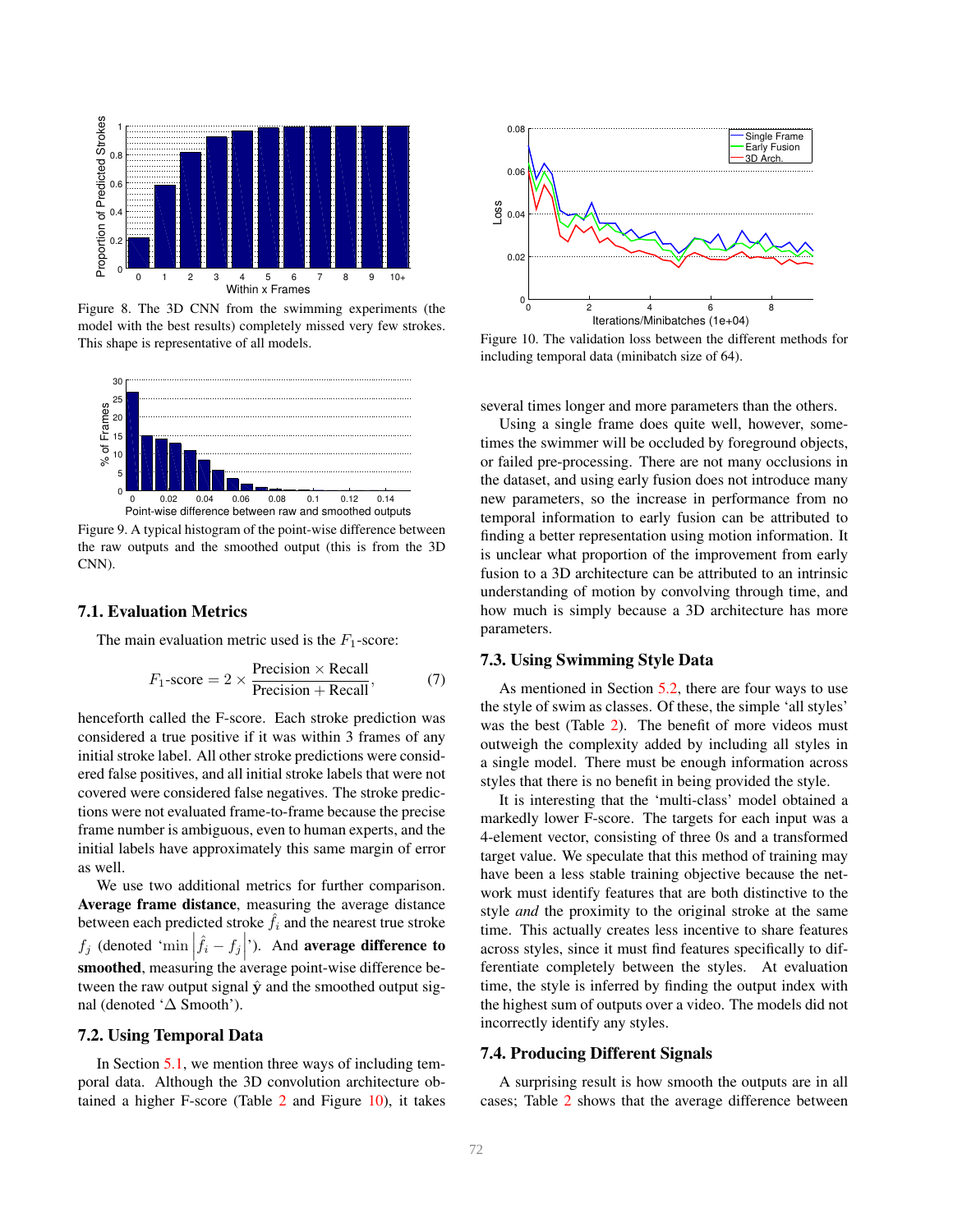<span id="page-7-0"></span>Table 2. Experimental results by Temporal Architecture, Style Input Mode, and Target Signal. The default model of 'Early Fusion'/'Style As Input'/'Sine' is mentioned once per group for the sake of easier comparison. The models in bold obtained the best F-Score in each section.

| <b>Temporal Architecture</b> | <b>Use of Style Data</b> | <b>Target Signal</b>  | <b>F-Score</b> | $\hat{f}_i - f_i$<br>min | $\Delta$ Smooth |
|------------------------------|--------------------------|-----------------------|----------------|--------------------------|-----------------|
| None (Single Frame)          | Style As Input           | Sine                  | 0.894          | 1.690                    | 0.0391          |
| Early Fusion                 |                          |                       | 0.900          | 1.711                    | 0.0340          |
| 3D Conv                      |                          |                       | 0.922          | 1.604                    | 0.0330          |
| Early Fusion                 | <b>All Styles</b>        | Sine                  | 0.906          | 1.722                    | 0.0356          |
|                              | Model per Style          |                       | 0.875          | 1.696                    | 0.0419          |
|                              | Multi-Class              |                       | 0.863          | 1.811                    | 0.0331          |
|                              | Style as Input           |                       | 0.900          | 1.711                    | 0.0340          |
| Early Fusion                 | Style As Input           | Sine                  | 0.900          | 1.711                    | 0.0340          |
|                              |                          | <b>Truncated Sine</b> | 0.912          | 1.587                    | 0.0419          |
|                              |                          | Square                | 0.879          | 1.960                    | 0.0660          |

<span id="page-7-1"></span>Table 3. When the training method is applied to Tennis, we obtain at least as good results as for swimming.

| <b>Temporal Architecture</b> | <b>F-Score</b> |  |  |
|------------------------------|----------------|--|--|
| Single Frame                 | 0.964          |  |  |
| Early Fusion                 | 0.977          |  |  |

the raw output signal and the smoothed version is extremely small (see Figure [9\)](#page-6-2).

#### 7.5. Method applied to Tennis

As described in Section [6.1,](#page-5-1) the input videos were preprocessed to exclude the unlabelled tennis strokes. The input data frames were downsampled to 192x128 (larger than the swimming videos) because more of the image was taken up by background. All other training settings and data augmentation was identical. A 'single frame' and a 'early fusion' model were trained from scratch on this dataset (both models were also 'all styles' and used 'truncated sine' labels). Both achieved better results as compared to equivalent models for swimming (see Table [3\)](#page-7-1), however this may be due to more precise labels (see Section [7.6\)](#page-7-2).

While the early fusion model did not produce any false positives further than 6 frames away from a expected stroke, the single frame model had several false positives where a player was simply walking across the court. Without the motion information, the model was unable to tell the difference between a tennis racket being held in front of the player and the tennis racket being used in a swing.

#### <span id="page-7-2"></span>7.6. Manual Inspection of False Predictions

For the best performing model from the swimming experiments, by randomly inspecting false predictions we noted that the majority of the false predictions were more accurate than the hand-annotated labels, so the true F-Score for this task is likely to be much higher than reported. From Figure [8,](#page-6-0) it can be seen that among the false predictions, very few were completely missed (or added). We suggest that the majority of false predictions were due to temporally imprecise labelling.

For the best performing model from the tennis experiments, due to the relatively small number of mistakes, we are able to directly classify each mistake. All incorrect predictions were due to temporal imprecision in the model, with only two strokes missed completely. These two missed strokes were dive shots without any back-swing, which are very rare in the dataset. More video of this kind of stroke should allow the model to correctly identify these, as well.

# 8. Conclusion

We have shown that a Convolutional Neural Network can learn to process continuous video into a 1D signal with peaks corresponding to arbitrary events. This holds for both swimming and tennis, implying that it can be used to train separate models for many other sports. Additionally, our results imply that some amount of label smoothing provides a more numerically accurate target.

## 9. Future work

From our evaluations, the performance of swimming stroke detection does not have much room for improvement. Instead, future work would most likely focus around extracting more detailed information from video and incorporating this task into the training process. For example, taking raw video containing multiple swimmers, detecting the location of those swimmers, and producing the stroke estimates for each swimmer.

We would also like to see the effect of this kind of problem translation for action localisation. This process is very naturally extended to detecting bounding boxes for generic action localisation by taking the thresholded signal and treating each unbroken chain of 1s as a bounding box in time rather than discretising to a single point.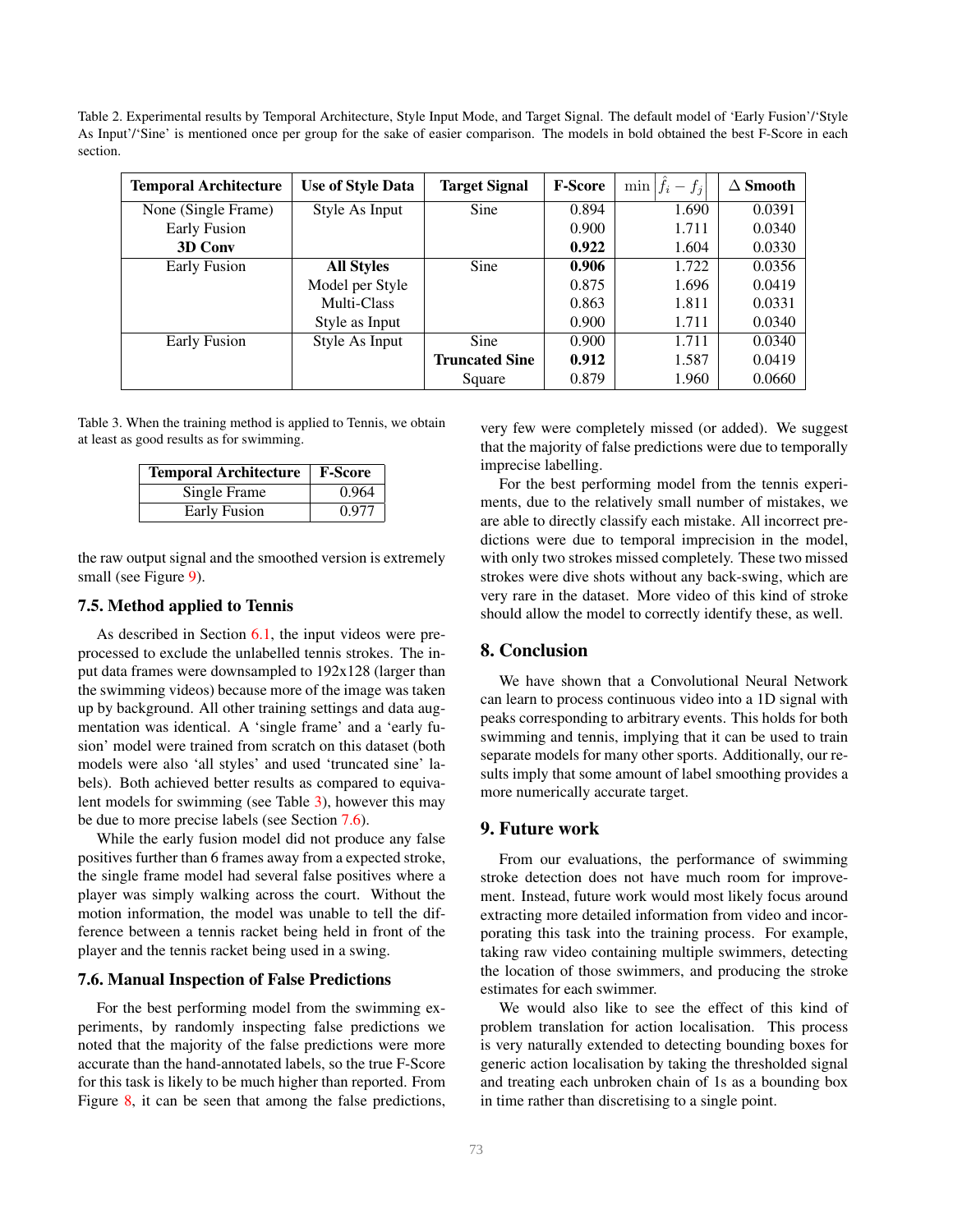## References

- <span id="page-8-7"></span>[1] G. Awad, J. Fiscus, M. Michel, D. Joy, W. Kraaij, A. F. Smeaton, G. Quénot, M. Eskevich, R. Aly, G. J. F. Jones, R. Ordelman, B. Huet, and M. Larson. TRECVID 2016: Evaluating Video Search, Video Event Detection, Localization, and Hyperlinking. In *Proceedings of TRECVID 2016*. NIST, USA, 2016. [2](#page-1-3)
- <span id="page-8-12"></span>[2] R. Chaudhry, A. Ravichandran, G. Hager, and R. Vidal. Histograms of oriented optical flow and Binet-Cauchy kernels on nonlinear dynamical systems for the recognition of human actions. In *2009 IEEE Conference on Computer Vision and Pattern Recognition*. IEEE, jun 2009. [2](#page-1-3)
- <span id="page-8-27"></span>[3] D.-A. Clevert, T. Unterthiner, and S. Hochreiter. Fast and Accurate Deep Network Learning by Exponential Linear Units (ELUs). *Arxiv*, 1511.07289, nov 2015. [4](#page-3-2)
- <span id="page-8-11"></span>[4] N. Dalal and B. Triggs. Histograms of Oriented Gradients for Human Detection. In *2005 IEEE Computer Society Conference on Computer Vision and Pattern Recognition*, volume 1, pages 886–893. IEEE, 2005. [2](#page-1-3)
- <span id="page-8-17"></span>[5] A. Gaidon, Z. Harchaoui, and C. Schmid. Temporal Localization of Actions with Actoms. *2013 IEEE Transactions on Pattern Analysis and Machine Intelligence*, 35(11):2782– 2795, nov 2013. [3](#page-2-1)
- <span id="page-8-1"></span>[6] K. He, X. Zhang, S. Ren, and J. Sun. Deep Residual Learning for Image Recognition. *Arxiv*, 1512.03385, dec 2015. [1,](#page-0-1) [3,](#page-2-1) [6](#page-5-2)
- <span id="page-8-0"></span>[7] S. Ioffe and C. Szegedy. Batch Normalization: Accelerating Deep Network Training by Reducing Internal Covariate Shift. *Proceedings of The 32nd International Conference on Machine Learning*, pages 448–456, feb 2015. [1,](#page-0-1) [4](#page-3-2)
- <span id="page-8-15"></span>[8] H. Jégou, F. Perronnin, M. Douze, J. Sánchez, P. Pérez, and C. Schmid. Aggregating local image descriptors into compact codes. *2012 IEEE transactions on pattern analysis and machine intelligence*, 34(9):1704–16, sep 2012. [2](#page-1-3)
- <span id="page-8-6"></span>[9] Y. G. Jiang, J. Liu, A. R. Zamir, G. Toderici, I. Laptev, M. Shah, and R. Sukthankar. THUMOS challenge: Action recognition with a large number of classes, 2014. [2](#page-1-3)
- <span id="page-8-5"></span>[10] A. Karpathy, G. Toderici, S. Shetty, T. Leung, R. Sukthankar, and L. Fei-Fei. Large-Scale Video Classification with Convolutional Neural Networks. In *2014 IEEE Conference on Computer Vision and Pattern Recognition*, pages 1725– 1732. IEEE, jun 2014. [2,](#page-1-3) [3,](#page-2-1) [5](#page-4-5)
- <span id="page-8-18"></span>[11] A. Krizhevsky, I. Sulskever, and G. E. Hinton. ImageNet Classification with Deep Convolutional Neural Networks. In *Advances in Neural Information and Processing Systems 25*, pages 1097–1105, 2012. [3,](#page-2-1) [4](#page-3-2)
- <span id="page-8-10"></span>[12] D. G. Lowe. Distinctive Image Features from Scale-Invariant Keypoints. *International Journal of Computer Vision*, 60(2):91–110, nov 2004. [2](#page-1-3)
- <span id="page-8-16"></span>[13] D. Oneata, J. Verbeek, and C. Schmid. Action and Event Recognition with Fisher Vectors on a Compact Feature Set. In *2013 IEEE International Conference on Computer Vision*, pages 1817–1824. IEEE, dec 2013. [2,](#page-1-3) [3](#page-2-1)
- <span id="page-8-9"></span>[14] X. Peng, L. Wang, X. Wang, and Y. Qiao. Bag of visual words and fusion methods for action recognition: Comprehensive study and good practice. *Computer Vision and Image Understanding*, 150:109–125, sep 2016. [2,](#page-1-3) [3](#page-2-1)
- <span id="page-8-14"></span>[15] F. Perronnin, J. Sánchez, and T. Mensink. Improving the Fisher Kernel for Large-Scale Image Classification. In *ECCV 2010: 11th European Conference on Computer Vision (Lecture Notes in Computer Science)*, volume 6314 LNCS, pages 143–156. 2010. [2](#page-1-3)
- <span id="page-8-20"></span>[16] O. Russakovsky, J. Deng, H. Su, J. Krause, S. Satheesh, S. Ma, Z. Huang, A. Karpathy, A. Khosla, M. Bernstein, A. C. Berg, and L. Fei-Fei. ImageNet Large Scale Visual Recognition Challenge. *International Journal of Computer Vision*, 115(3):211–252, dec 2015. [3](#page-2-1)
- <span id="page-8-24"></span>[17] L. Sha, P. Lucey, S. Morgan, D. Pease, and S. Sridharan. Swimmer Localization from a Moving Camera. In *2013 International Conference on Digital Image Computing: Techniques and Applications (DICTA)*, pages 1–8. IEEE, nov 2013. [4,](#page-3-2) [6](#page-5-2)
- <span id="page-8-25"></span>[18] L. Sha, P. Lucey, S. Sridharan, S. Morgan, and D. Pease. Understanding and analyzing a large collection of archived swimming videos. In *IEEE Winter Conference on Applications of Computer Vision*, pages 674–681. IEEE, mar 2014. [4](#page-3-2)
- <span id="page-8-22"></span>[19] Z. Shou, D. Wang, and S.-F. Chang. Temporal Action Localization in Untrimmed Videos via Multi-stage CNNs. In *2016 IEEE Conference on Computer Vision and Pattern Recognition (CVPR)*, pages 1049–1058. IEEE, jun 2016. [3](#page-2-1)
- <span id="page-8-8"></span>[20] K. Simonyan and A. Zisserman. Two-Stream Convolutional Networks for Action Recognition in Videos. *Advances in Neural Information Processing Systems 27*, jun 2014. [2,](#page-1-3) [3](#page-2-1)
- <span id="page-8-19"></span>[21] K. Simonyan and A. Zisserman. Very Deep Convolutional Networks for Large-Scale Image Recognition. *ArXiv*, 1409.1556, sep 2014. [3,](#page-2-1) [4](#page-3-2)
- <span id="page-8-4"></span>[22] K. Soomro, A. R. Zamir, and M. Shah. UCF101: A Dataset of 101 human actions classes from videos in the wild. *CRCV-TR-12-01*, November, 2012. [2](#page-1-3)
- <span id="page-8-26"></span>[23] X. Tong, L. Duan, C. Xu, Q. Tian, and H. Lu. Local Motion Analysis and Its Application in Video based Swimming Style Recognition. In *18th International Conference on Pattern Recognition (ICPR'06)*, pages 1258–1261. IEEE, 2006. [4](#page-3-2)
- <span id="page-8-3"></span>[24] D. Tran, L. Bourdev, R. Fergus, L. Torresani, and M. Paluri. Learning Spatiotemporal Features with 3D Convolutional Networks. In *2015 IEEE International Conference on Computer Vision (ICCV)*, pages 4489–4497. IEEE, dec 2015. [1,](#page-0-1) [3](#page-2-1)
- <span id="page-8-13"></span>[25] H. Wang, A. Kläser, C. Schmid, and C.-L. Liu. Dense Trajectories and Motion Boundary Descriptors for Action Recognition. *International Journal of Computer Vision*, 103(1):60– 79, may 2013. [2](#page-1-3)
- <span id="page-8-21"></span>[26] L. Wang, Y. Qiao, and X. Tang. Action recognition with trajectory-pooled deep-convolutional descriptors. In *2015 IEEE Conference on Computer Vision and Pattern Recognition (CVPR)*, pages 4305–4314. IEEE, jun 2015. [3](#page-2-1)
- <span id="page-8-2"></span>[27] X. Wang, A. Farhadi, and A. Gupta. Actions ~ Transformations. In *2016 IEEE Conference on Computer Vision and Pattern Recognition (CVPR)*, pages 2658–2667. IEEE, jun 2016. [1,](#page-0-1) [3](#page-2-1)
- <span id="page-8-23"></span>[28] Yan Ke, R. Sukthankar, and M. Hebert. Efficient visual event detection using volumetric features. In *Tenth IEEE International Conference on Computer Vision (ICCV'05) Volume 1*, volume I, pages 166–173 Vol. 1. IEEE, 2005. [3](#page-2-1)